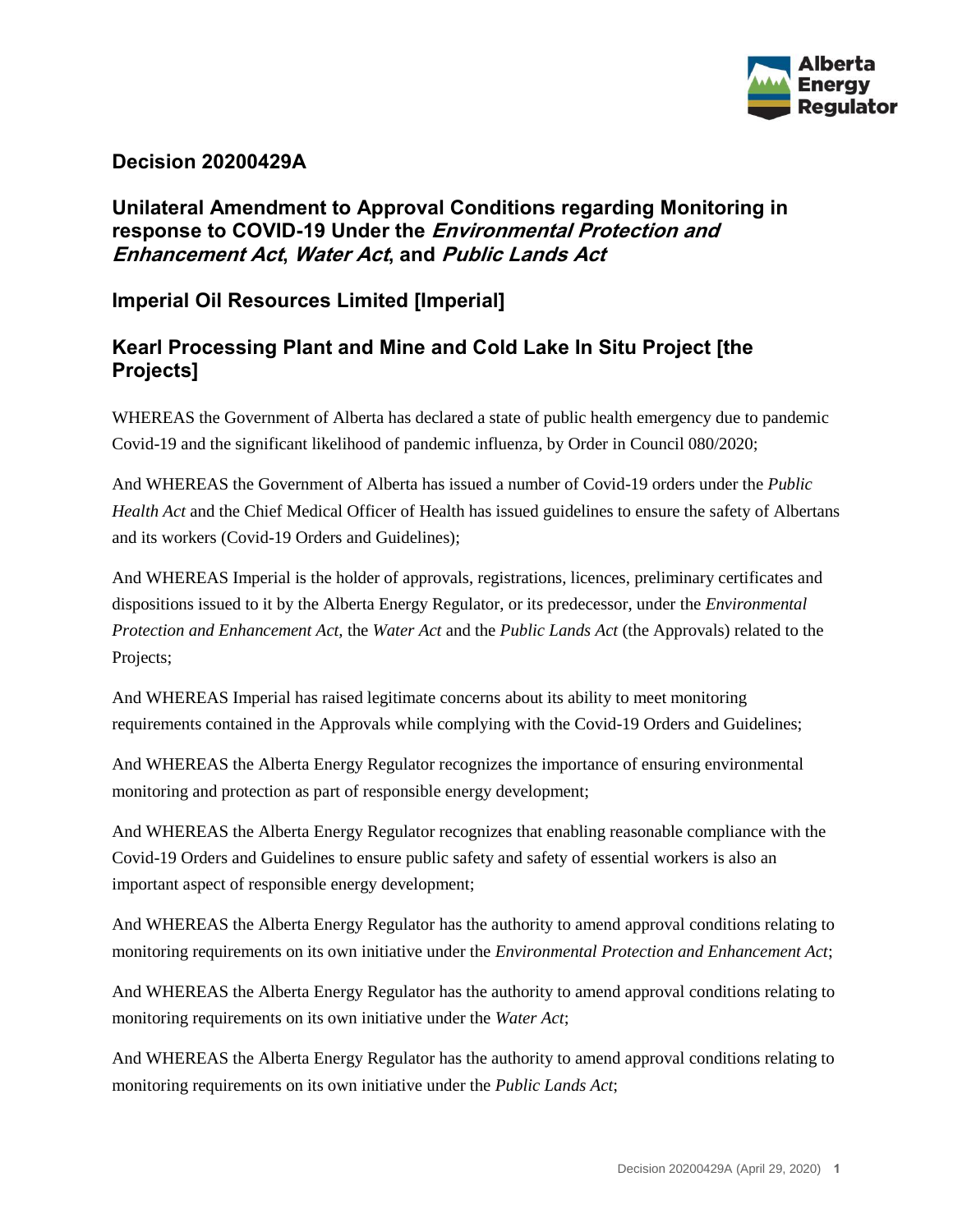And WHEREAS the *Alberta Land Stewardship Act* acknowledges that actions may need to be taken for the purpose of public health or safety, or in response to an emergency, that are inconsistent with a regional plan;

And WHEREAS the Alberta Energy Regulator finds it necessary and appropriate to balance the need for monitoring of environmental conditions with the need to ensure public safety and safety of essential workers during this public health emergency;

THEREFORE, the Alberta Energy Regulator decides as follows:

- 1) The Approvals, which were issued under the *Environmental Protection and Enhancement Act*, the *Water Act* and the *Public Lands Act*, are hereby amended to temporarily suspend the requirements for monitoring and activities incidental to monitoring listed in the Appendix attached hereto until otherwise directed by the Alberta Energy Regulator or as stated in the Appendix.
- 2) For greater certainty, this decision is in effect immediately and remains in effect until otherwise directed by the Alberta Energy Regulator.

Dated in Calgary, Alberta, on April 29, 2020.

#### **Alberta Energy Regulator**

Martin Foy Executive Vice President (Interim), Operations Division